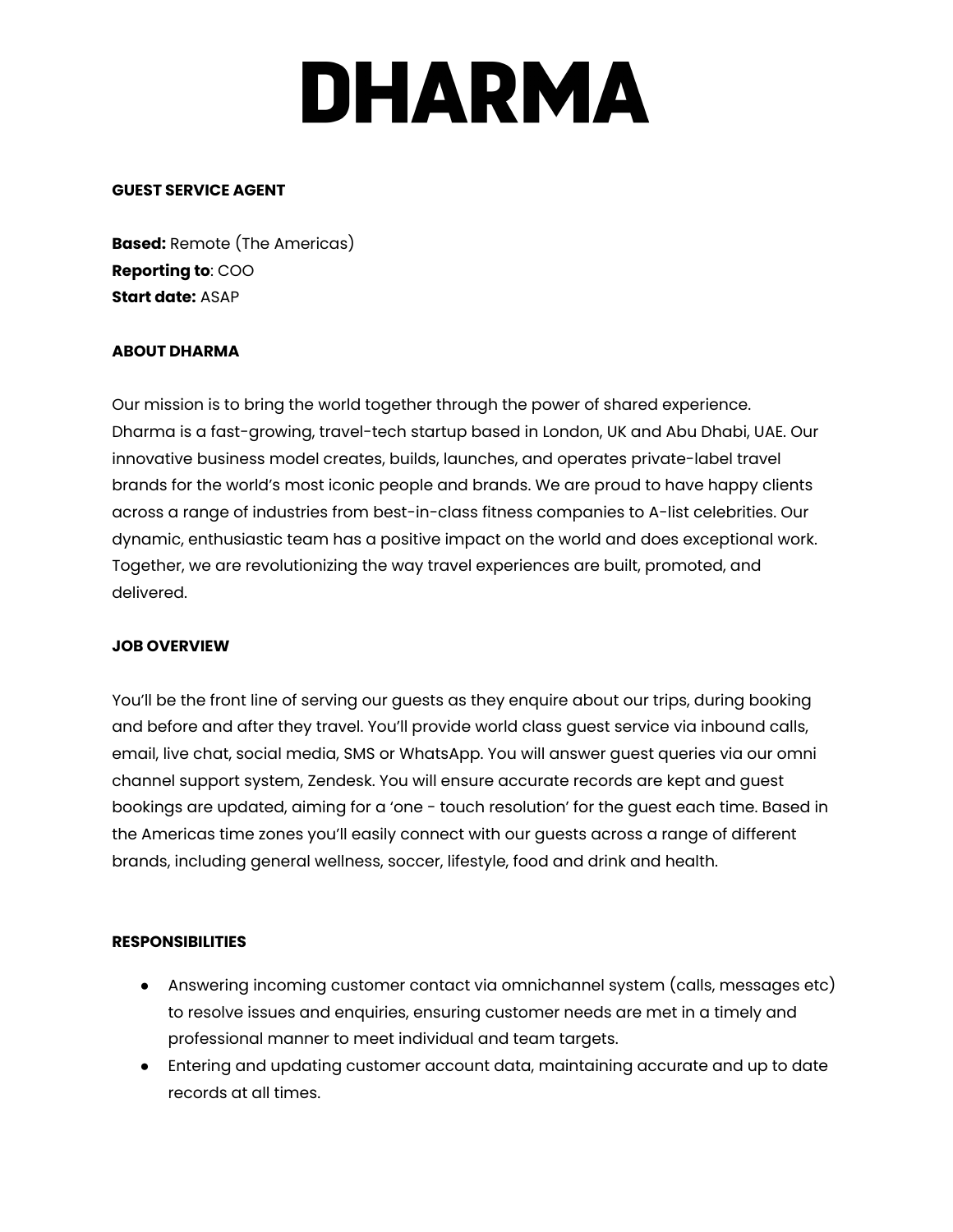## **DHARMA**

- Build expert knowledge of the company product, systems, and processes.
- Maintain thorough and accurate customer service records
- Liaise with company suppliers to arrange special requests
- Ensure all guest updates are logged and fed through to the Trip Operations team.
- Continual self-development focusing on expanding your knowledge of the travel industry including related travel law.
- Supporting other areas of the business whenever needed

## **QUALIFICATIONS & EXPERIENCE**

- Travel industry experience would be preferred either in customer services or sales be it over the phone or face to face
- A passion for travel and helping guests experience the world
- Clear and professional telephone manner
- Accurate written skills
- Strong problem solving skills
- Strong data entry and record keeping skillsFluent Spanish and English language skills (written and verbal). Portuguese and French desirable
- Ability to work remotely and unsupervised
- Must be team oriented, extremely motivated, and able to make decisions
- Ability to operate in a fast-paced environment and work under pressure
- Strong organisational skills and the ability to set priorities and meet deadlines
- A passion for guest service and delivering next level guest service
- Excellent command of all general tech skills
- Language skills: English Fluent spoken and written; French and Spanish beneficial.

## **HOW TO LEARN MORE**

Thank you for your interest in DHARMA. We genuinely appreciate your enthusiasm.

To apply for this position, please send us your résumé and cover letter. Feel free to submit the form linked [here](https://forms.monday.com/forms/28055477905dd1a10e38cc0067dcdbe6?r=use1) or send us an email at jobs@seekdharma.com. Our hiring team will be in touch within five working days to update you on the status of your application.